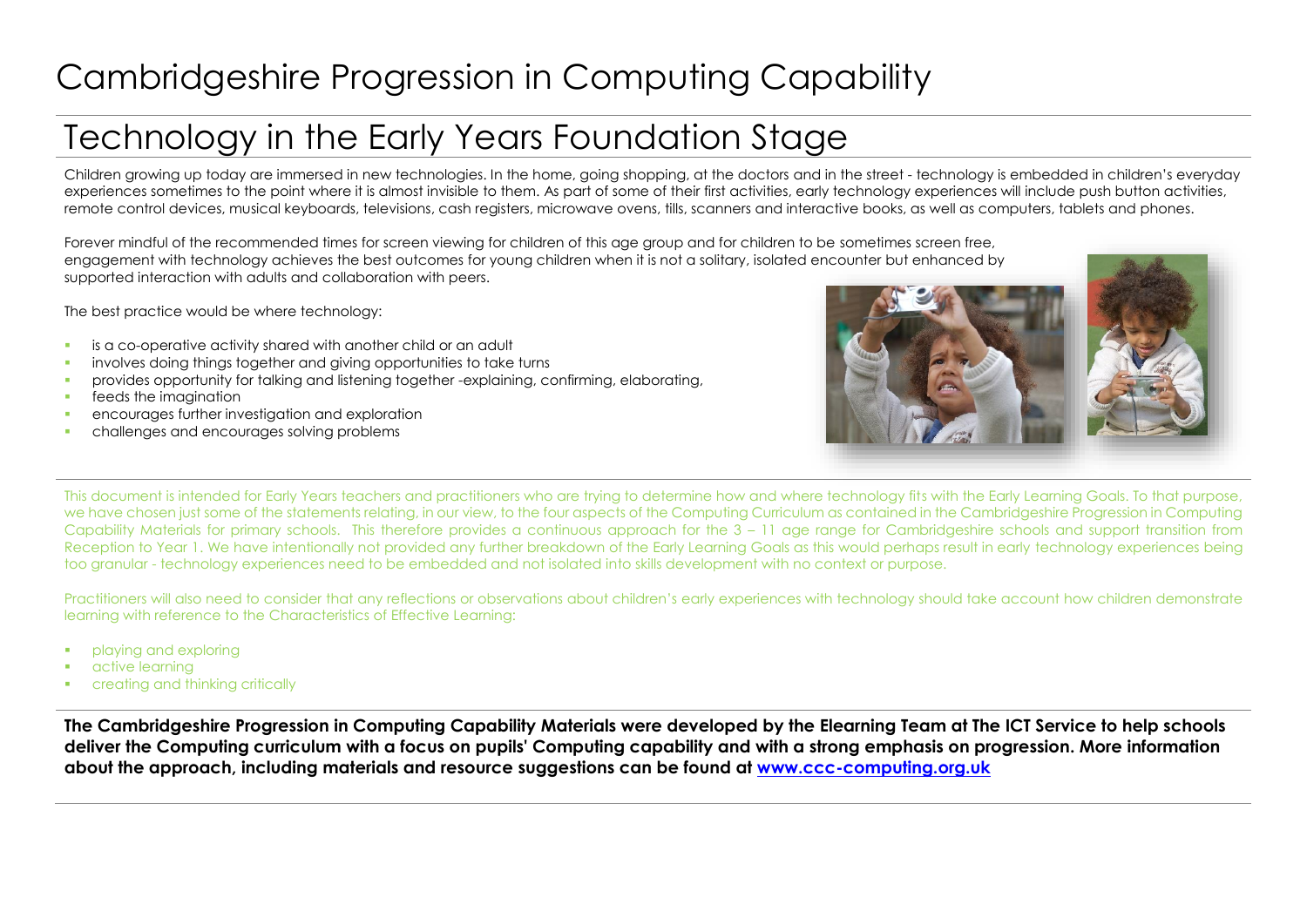|                                                | Understanding Technology                                                                                                                                                                                                                                                                                                                                                                                                                                                                                                                                                                                                                                                                                                                                                  | Programming                                                                                                                                                                                                                                                                                                                                                                                                                                                                                                                                                                                                                                                                                                                                                                                                                                                    | <b>Digital Literacy</b>                                                                                                                                                                                                                                                                                                                                                                                                                                                                                                                                                                                                                                                                                                                                                                                                                                                                                  | E-safety                                                                                                                                                                                                                                                                                                                                                                                                                                                                                                                                                                                                                                                                                                                                                                                                                                                                                                                                            |
|------------------------------------------------|---------------------------------------------------------------------------------------------------------------------------------------------------------------------------------------------------------------------------------------------------------------------------------------------------------------------------------------------------------------------------------------------------------------------------------------------------------------------------------------------------------------------------------------------------------------------------------------------------------------------------------------------------------------------------------------------------------------------------------------------------------------------------|----------------------------------------------------------------------------------------------------------------------------------------------------------------------------------------------------------------------------------------------------------------------------------------------------------------------------------------------------------------------------------------------------------------------------------------------------------------------------------------------------------------------------------------------------------------------------------------------------------------------------------------------------------------------------------------------------------------------------------------------------------------------------------------------------------------------------------------------------------------|----------------------------------------------------------------------------------------------------------------------------------------------------------------------------------------------------------------------------------------------------------------------------------------------------------------------------------------------------------------------------------------------------------------------------------------------------------------------------------------------------------------------------------------------------------------------------------------------------------------------------------------------------------------------------------------------------------------------------------------------------------------------------------------------------------------------------------------------------------------------------------------------------------|-----------------------------------------------------------------------------------------------------------------------------------------------------------------------------------------------------------------------------------------------------------------------------------------------------------------------------------------------------------------------------------------------------------------------------------------------------------------------------------------------------------------------------------------------------------------------------------------------------------------------------------------------------------------------------------------------------------------------------------------------------------------------------------------------------------------------------------------------------------------------------------------------------------------------------------------------------|
| God's<br>Early Learning<br>Relevant            | <b>ELG 13 People and communities: children talk</b><br>about past and present events in their own<br>lives and in the lives of family members. They<br>know that other children don't always enjoy<br>the same things, and are sensitive to this.<br>They know about similarities and differences<br>between themselves and others, and among<br>families, communities and traditions.<br>ELG 15 Technology: children recognise that a<br>range of technology is used in places such as<br>homes and schools. They select and use<br>technology for particular purposes.                                                                                                                                                                                                  | ELG 02 Understanding: children follow<br>instructions involving several ideas or actions.<br>They answer 'how' and 'why' questions<br>about their experiences and in response to<br>stories or events.<br>ELG 04 Moving and handling: children show<br>good control and co-ordination in large and<br>small movements. They move confidently in a<br>range of ways, safely negotiating space.                                                                                                                                                                                                                                                                                                                                                                                                                                                                  | ELG 16 Exploring and using media and<br><b>materials:</b> children sing songs, make music<br>and dance, and experiment with ways of<br>changing them. They safely use and explore<br>a variety of materials, tools and techniques,<br>experimenting with colour, design, texture,<br>form and function.<br>ELG 17 Being imaginative: children use what<br>they have learnt about media and materials<br>in original ways, thinking about uses and<br>purposes. They represent their own ideas,<br>thoughts and feelings through design and<br>technology, art, music, dance, role-play and<br>stories.<br>NB: Aspects of almost all of the other ELGs<br>could be enhanced or evidenced though<br>the use of technology e.g. ELGs 01, 02, 09<br>and 10 would all benefit from the use of<br>eBooks and recording devices.                                                                                | <b>ELG 06 Self-confidence and self-awareness:</b><br>children are confident to try new activities,<br>and say why they like some activities more<br>than others. They are confident to speak in a<br>familiar group, will talk about their ideas, and<br>will choose the resources they need for their<br>chosen activities. They say when they do or<br>don't need help.<br>ELG 07 Managing feelings and behaviour:<br>children talk about how they and others show<br>feelings, talk about their own and others'<br>behaviour, and its consequences, and know<br>that some behaviour is unacceptable. They<br>work as part of a group or class, and<br>understand and follow the rules. They adjust<br>their behaviour to different situations, and<br>take changes of routine in their stride.                                                                                                                                                   |
| ᠗<br>EYFS:<br>What might this look like in the | Children's natural curiosity has always driven<br>them to develop an understanding of the<br>world around them and this is no different<br>when it comes to understanding technology;<br>both how it works and what it can do for us.<br>From their first, early experiences with<br>technology, pupils begin to make sense of<br>how it works and the opportunities it can<br>provide.<br>Children's experiences in this area should<br>include exploring:<br>the technology they encounter at home<br>and school (e.g. role play toys,<br>photocopiers, automatic doors,<br>dismantling old phones and laptops<br>etc.)<br>how technology has changed over time<br>and how it differs across cultures by<br>sharing artefacts, photos and videos,<br>and asking others. | Children in Early Years are already immersed<br>in a programmed world. They experience it<br>every day of their lives when:<br>the doors at the supermarket open<br>automatically when they approach,<br>the hand drier starts when they place<br>$\bullet$<br>their hands underneath<br>the price of an item shows as you scan<br>$\bullet$<br>$\bullet$<br>the streetlights come on automatically<br>when it gets dark.<br>In the EYFS, continuous provision draws on<br>these common uses of control technology for<br>children to experience first-hand and to<br>explore their uses through play. Additional<br>experiences might also include:<br>'programming' friends by telling them<br>how to move around like a robot or<br>make a pretend sandwich<br>use of control toys like remote control<br>$\bullet$<br>cars, Beebots or Early Years Roamer. | Practitioners will need to support the<br>youngest children as they explore digital<br>apparatus with discussion about what it does,<br>how it works and how to use it safely.<br>Children in Early Years will explore mark<br>making programs on screens, tablets or<br>interactive whiteboard to experiment and<br>communicate their ideas.<br>They will Interact with adults and their peers<br>and explore their environment using<br>multimedia equipment, including digital and<br>video cameras, microscopes, webcams and<br>visualisers to capture still and moving images.<br>With help, they will play back their captured<br>recordings, demonstrating confidence and<br>increasingly in control. They will be<br>encouraged to explore ways of making and<br>listening to sounds using simple programs,<br>apps and devices, e.g., karaoke machines,<br>music mats and age appropriate apps. | It is important for children to learn to be e-<br>safe from an early age. Practitioners and<br>teachers of children in Foundation and Year<br>1 play a vital part in starting this process and<br>involving parents in recognising their<br>responsibilities just as they do when thinking<br>about other aspects of children's safety<br>when crossing the road safety, handling<br>potentially dangerous equipment in the<br>home or at the swimming pool.<br>With the very youngest children, many of the<br>key e-safety messages will be conveyed<br>through guided use, continuous provision and<br>adult modelling in the school or setting.<br>Additionally, and importantly, this will be<br>alongside and with the involvement of parents<br>and carers at home. Listen to young children<br>talking about their online world and use this<br>overheard talk to engage with them and find<br>out more about their practice and behaviour. |



CO 000 Cambridgeshire County Council 2014. This work is licensed under the Creative Commons Attribution-NonCommercial-ShareAlike 4.0 International License. To view a copy of this license, visit [http://creativecommons.org/licenses/by-nc-sa/4.0/.](http://creativecommons.org/licenses/by-nc-sa/4.0/) Contains public sector information licensed under the Open Government Licence v2.0.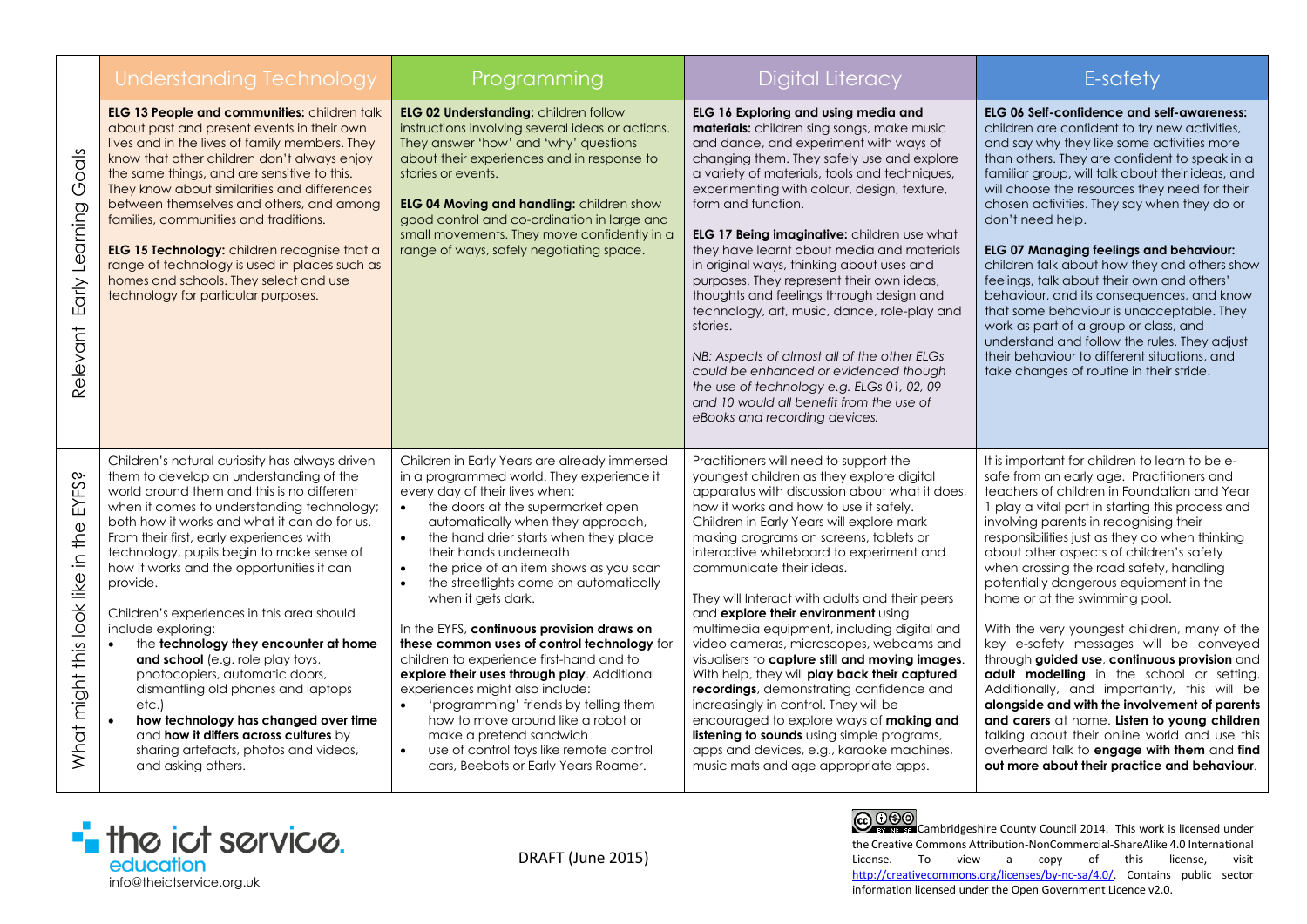|                                 | Understanding Technology                                                                                                                                                                                                                                                                                                                                                                                                                                                                                          | Programming                                                                                                                                                                                                                                                                                                                                       | <b>Digital Literacy</b>                                                                                                                                                                                                                                                                                                                                                                                                                                                                                                                                                                                                                                   | E-safety                                                                                                                                                                                                                                                                                                                                                                                                                                                                                                                                                                                                                                                                                            |
|---------------------------------|-------------------------------------------------------------------------------------------------------------------------------------------------------------------------------------------------------------------------------------------------------------------------------------------------------------------------------------------------------------------------------------------------------------------------------------------------------------------------------------------------------------------|---------------------------------------------------------------------------------------------------------------------------------------------------------------------------------------------------------------------------------------------------------------------------------------------------------------------------------------------------|-----------------------------------------------------------------------------------------------------------------------------------------------------------------------------------------------------------------------------------------------------------------------------------------------------------------------------------------------------------------------------------------------------------------------------------------------------------------------------------------------------------------------------------------------------------------------------------------------------------------------------------------------------------|-----------------------------------------------------------------------------------------------------------------------------------------------------------------------------------------------------------------------------------------------------------------------------------------------------------------------------------------------------------------------------------------------------------------------------------------------------------------------------------------------------------------------------------------------------------------------------------------------------------------------------------------------------------------------------------------------------|
| Description<br>Resource         | Examples of appropriate resources include:<br>Role play toys (e.g. hoovers,<br>microwaves, tills, old mobile phones,<br>washing machines etc.)<br>'Real' technology in their home and<br>school (e.g. photocopiers, automatic<br>doors, mobile technology - tablets and<br>phones, hand dryer)<br>Primary and secondary sources of<br>information about technology in<br>different cultures and in the past (e.g.<br><b>BBC Bitesize: How Computers have</b><br>changed, or What are the parts of a<br>computer?) | Examples of appropriate resources include:<br>Simple control toys: Beebot, Infant<br>Roamer, remote control vehicles<br>On screen simulations such as Beebot.<br><b>Trucks from Duck Duck Moose or Tocal</b><br><b>Boca</b> (digital toys and games for kids)<br>and simple problem solving games such<br>as Jumbo the Elephant.<br><b>TRUCKS</b> | Examples of appropriate resources include:<br>Online, interactive stories and rhymes<br>Screens, IWBs or tablets with mark<br>making software and apps.<br>Equipment or apps for recording voice<br>Digital cameras or tablets to record still<br>and moving images<br>Programs / apps such as <b>Sock Puppets</b> ,<br><b>Puppet Pals and Drawing Pad on tablets</b><br>or as <b>Photostory</b> , Smart Notebook<br>gallery or a selection of age<br>appropriate software such as that<br>produced by 2Simple.<br>Websites which encourage early<br>exploration such as<br>free content on<br>Poisson Rouge or from<br>suppliers such as<br>Yellow Door. | Examples of appropriate resources include:<br>An age appropriate <b>Learning</b><br>Platform to model and practise safe<br>use of communication tools<br>age appropriate resources such as<br>×<br><b>Hector's World</b><br>stories such as <b>Digiduck</b> (a story of<br>×<br>friendship and responsibility online)<br>and Smartie the Penguin<br>using child friendly search engines<br>$\overline{\phantom{a}}$<br>such as <b>Kidrex</b><br>Visit www.ccc-computing.org.uk for more links<br>to useful e-safety resources.                                                                                                                                                                      |
| Capability Statements<br>$\sum$ | (Y1) Pupils recognise and can give examples<br>of common uses of information technology<br>they encounter in their daily routine.                                                                                                                                                                                                                                                                                                                                                                                 | (Y1) Pupils create, debug and implement<br>instruction (simple algorithms) as programs on<br>a range of digital devices.<br>Pupils understand that digital devices follow<br>precise and unambiguous instructions.<br>Pupils understand that digital devices<br>simulate real situations.                                                         | (Y1/2) Pupils increasingly use a range of<br>technology to enquire with purpose,<br>accessing and creating digital content such<br>as still and moving images, video, audio and<br>text.<br>With appropriate levels of support, pupils<br>collect data (e.g. numerical, research facts<br>etc.) which they are able to retrieve, store<br>and manipulate.<br>They can present and communicate their<br>learning to others in a variety of ways.<br>With support, pupils are beginning to access<br>and retrieve online content, making<br>appropriate choices to achieve specific<br>goals.                                                               | (Y1/2) Pupils understand that information<br>about themselves may be personal and they<br>can choose who to share it with.<br>With support, pupils can manage can their<br>online activity safely, recognising which<br>information should be kept private. They can<br>explain what it means to stay safe online and<br>older pupils identify some of the potential risks<br>associated with the online world.<br>They communicate safely and respectfully<br>using a range of digital devices, making links<br>to their behaviour in the physical world. Pupils<br>start to develop strategies for managing<br>concerns about online content or contact:<br>seeking help and support when needed. |



DRAFT (June 2015)

CO 000 Cambridgeshire County Council 2014. This work is licensed under the Creative Commons Attribution-NonCommercial-ShareAlike 4.0 International<br>License. To view a copy of this license, visit License. To view a copy of this license, [http://creativecommons.org/licenses/by-nc-sa/4.0/.](http://creativecommons.org/licenses/by-nc-sa/4.0/) Contains public sector information licensed under the Open Government Licence v2.0.